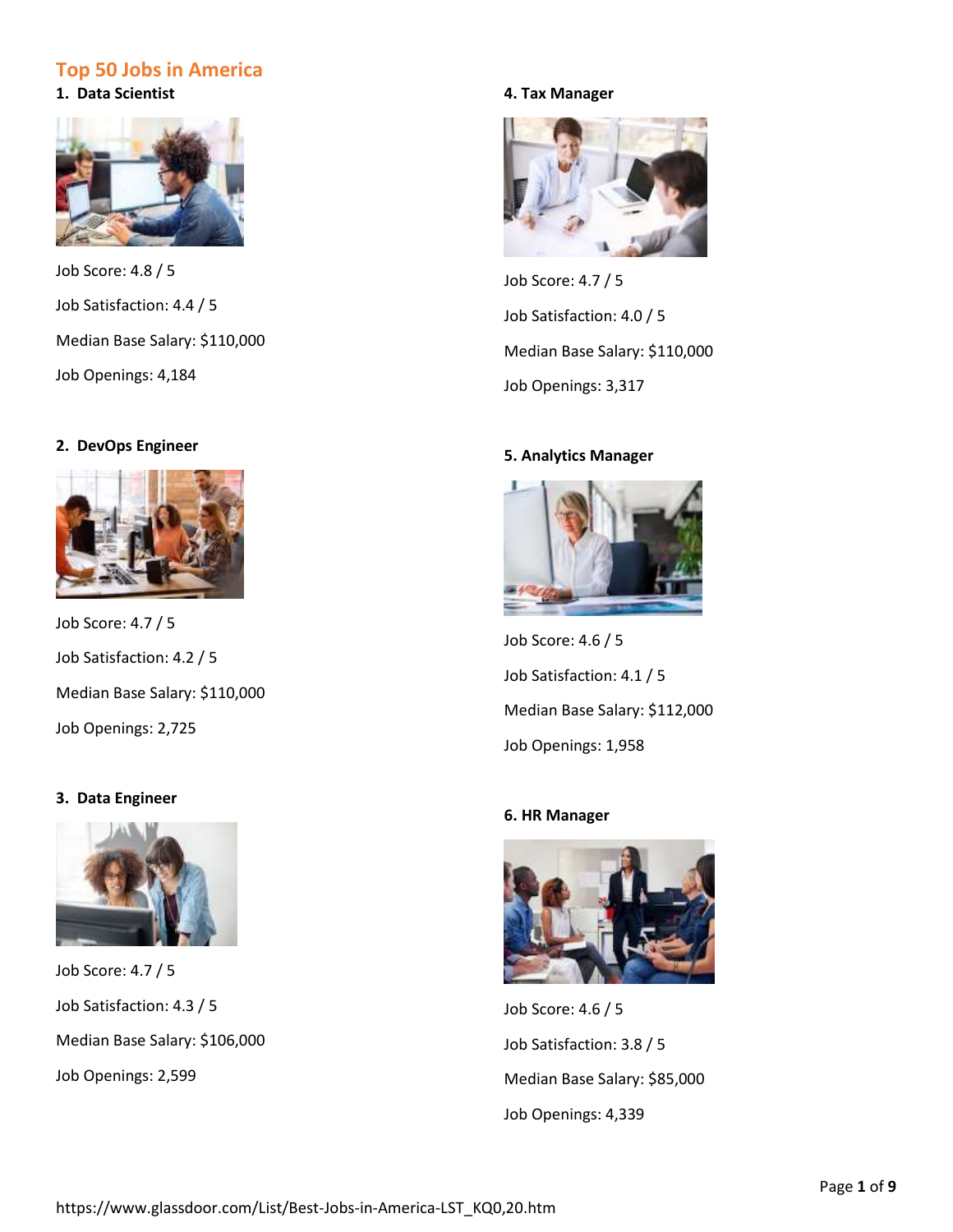# **7. Database Administrator**



Job Score: 4.5 / 5 Job Satisfaction: 3.8 / 5 Median Base Salary[: \\$93,000](https://www.glassdoor.com/Salaries/database-administrator-salary-SRCH_KO0,22.htm#ja) Job Openings: [2,877](https://www.glassdoor.com/Job/database-administrator-jobs-SRCH_KO0,22.htm#ja)

## **8. Strategy Manager**



Job Score: 4.5 / 5 Job Satisfaction: 4.3 / 5 Median Base Salary[: \\$130,000](https://www.glassdoor.com/Salaries/strategy-manager-salary-SRCH_KO0,16.htm#ja) Job Openings: [1,184](https://www.glassdoor.com/Job/strategy-manager-jobs-SRCH_KO0,16.htm#ja)

## **9. UX Designer**



Job Score: 4.4 / 5 Job Satisfaction: 4.0 / 5 Median Base Salary[: \\$92,500](https://www.glassdoor.com/Salaries/ux-designer-salary-SRCH_KO0,11.htm#ja) Job Openings: [1,691](https://www.glassdoor.com/Job/ux-designer-jobs-SRCH_KO0,11.htm#ja)

# **10. Solutions Architect**



Job Score: 4.4 / 5 Job Satisfaction: 3.7 / 5 Median Base Salary[: \\$125,000](https://www.glassdoor.com/Salaries/solutions-architect-salary-SRCH_KO0,19.htm#ja) Job Openings: [2,232](https://www.glassdoor.com/Job/solutions-architect-jobs-SRCH_KO0,19.htm#ja)

## **11. Marketing Manager**



Job Score: 4.4 / 5 Job Satisfaction: 3.7 / 5 Median Base Salary[: \\$90,000](https://www.glassdoor.com/Salaries/marketing-manager-salary-SRCH_KO0,17.htm#ja) Job Openings: [3,875](https://www.glassdoor.com/Job/marketing-manager-jobs-SRCH_KO0,17.htm#ja)

## **12. Occupational Therapist**



Job Score: 4.4 / 5 Job Satisfaction: 3.7 / 5 Median Base Salary[: \\$72,000](https://www.glassdoor.com/Salaries/occupational-therapist-salary-SRCH_KO0,22.htm#ja) Job Openings: [14,897](https://www.glassdoor.com/Job/occupational-therapist-jobs-SRCH_KO0,22.htm#ja)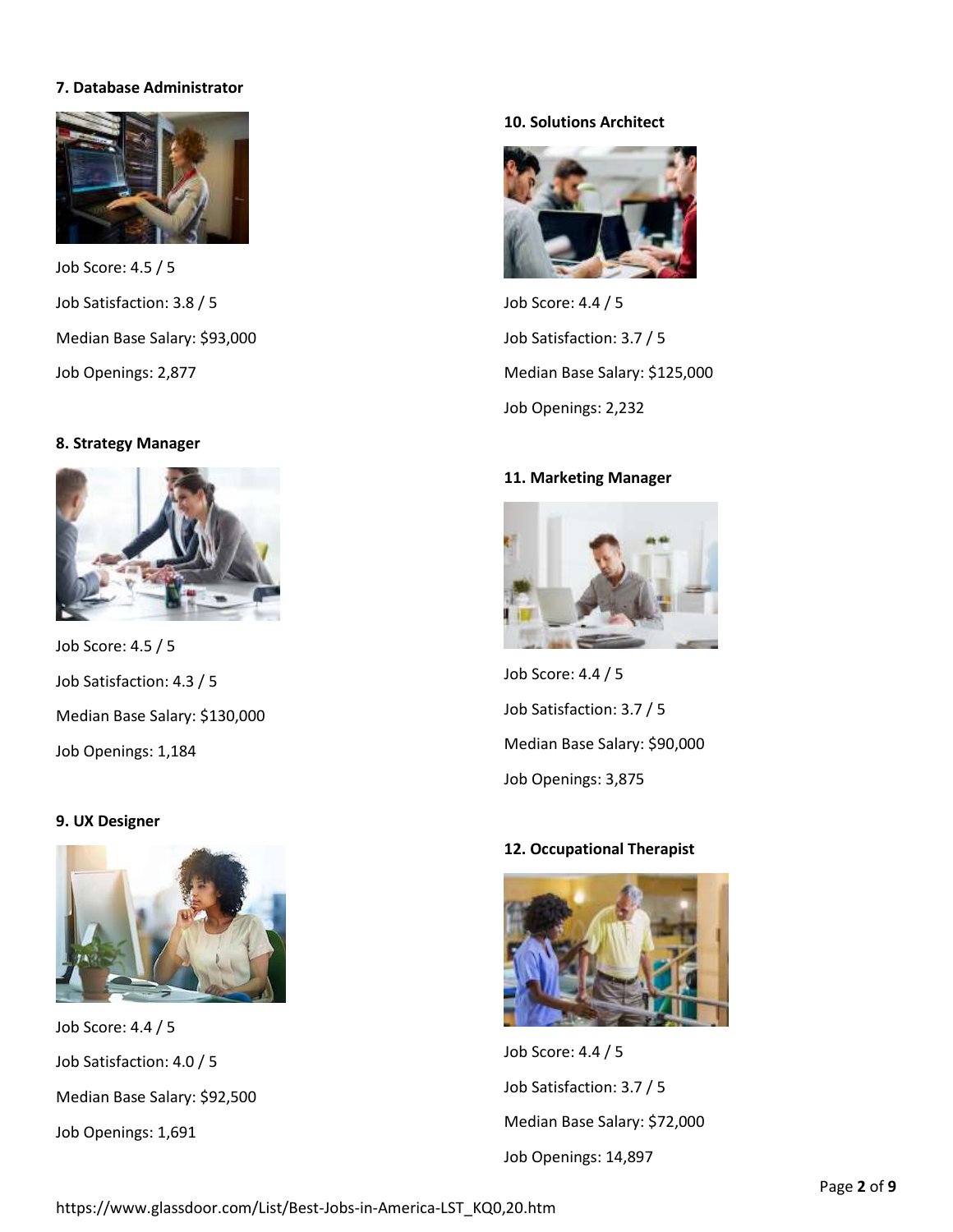## **13. Audit Manager**



Job Score: 4.4 / 5 Job Satisfaction: 3.8 / 5 Median Base Salary[: \\$98,000](https://www.glassdoor.com/Salaries/audit-manager-salary-SRCH_KO0,13.htm#ja) Job Openings: [1,887](https://www.glassdoor.com/Job/audit-manager-jobs-SRCH_KO0,13.htm#ja)

## **14. Electrical Engineer**



Job Score: 4.4 / 5 Job Satisfaction: 3.7 / 5 Median Base Salary[: \\$78,000](https://www.glassdoor.com/Salaries/electrical-engineer-salary-SRCH_KO0,19.htm#ja) Job Openings: [3,643](https://www.glassdoor.com/Job/electrical-engineer-jobs-SRCH_KO0,19.htm#ja)

## **15. Nurse Practitioner**



Job Score: 4.3 / 5 Job Satisfaction: 3.5 / 5 Median Base Salary[: \\$100,000](https://www.glassdoor.com/Salaries/nurse-practitioner-salary-SRCH_KO0,18.htm#ja) Job Openings: [15,634](https://www.glassdoor.com/Job/nurse-practitioner-jobs-SRCH_KO0,18.htm#ja)

## **16. Software Engineer**



Job Score: 4.3 / 5 Job Satisfaction: 3.5 / 5 Median Base Salary[: \\$101,000](https://www.glassdoor.com/Salaries/software-engineer-salary-SRCH_KO0,17.htm#ja) Job Openings: [17,085](https://www.glassdoor.com/Job/software-engineer-jobs-SRCH_KO0,17.htm#ja)

## **17. Corporate Recruiter**



Job Score: 4.3 / 5 Job Satisfaction: 4.2 / 5 Median Base Salary[: \\$60,000](https://www.glassdoor.com/Salaries/corporate-recruiter-salary-SRCH_KO0,19.htm#ja) Job Openings: [2,858](https://www.glassdoor.com/Job/corporate-recruiter-jobs-SRCH_KO0,19.htm#ja)

#### **18. Supply Chain Manager**



Job Score: 4.3 / 5 Job Satisfaction: 3.9 / 5 Median Base Salary[: \\$100,000](https://www.glassdoor.com/Salaries/supply-chain-manager-salary-SRCH_KO0,20.htm#ja)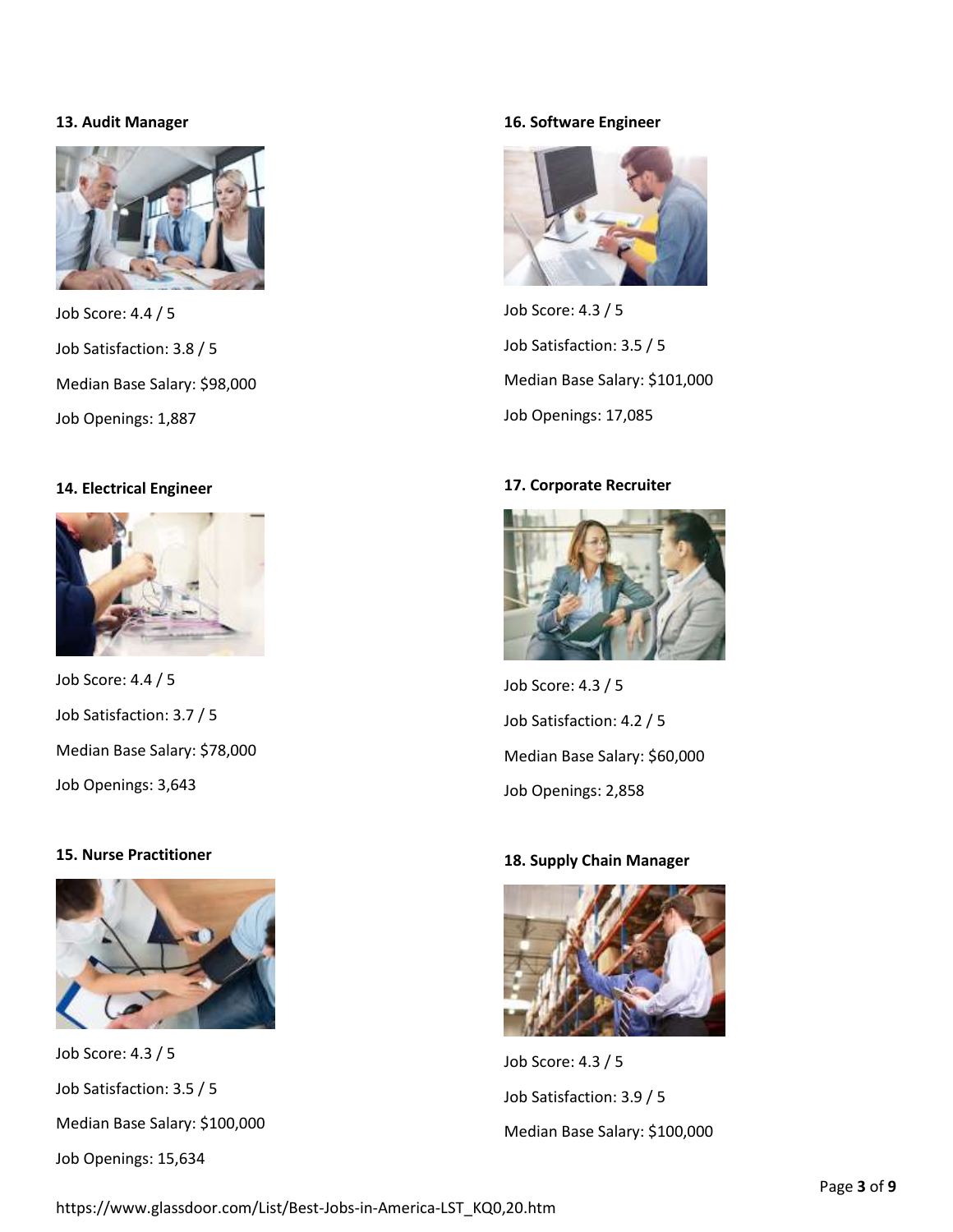## **19. Finance Manager**



Job Score: 4.3 / 5 Job Satisfaction: 3.6 / 5 Median Base Salary[: \\$116,000](https://www.glassdoor.com/Salaries/finance-manager-salary-SRCH_KO0,15.htm#ja) Job Openings: [3,142](https://www.glassdoor.com/Job/finance-manager-jobs-SRCH_KO0,15.htm#ja)

## **20. Mechanical Engineer**



Job Score: 4.3 / 5 Job Satisfaction: 3.7 / 5 Median Base Salary[: \\$76,000](https://www.glassdoor.com/Salaries/mechanical-engineer-salary-SRCH_KO0,19.htm#ja) Job Openings: [3,383](https://www.glassdoor.com/Job/mechanical-engineer-jobs-SRCH_KO0,19.htm#ja)

# **21. Communications Manager**



Job Score: 4.3 / 5 Job Satisfaction: 4.0 / 5 Median Base Salary[: \\$82,000](https://www.glassdoor.com/Salaries/communications-manager-salary-SRCH_KO0,22.htm#ja)

## **22. QA Manager**



Job Score: 4.3 / 5 Job Satisfaction: 3.7 / 5 Median Base Salary[: \\$92,000](https://www.glassdoor.com/Salaries/qa-manager-salary-SRCH_KO0,10.htm#ja) Job Openings: [2,531](https://www.glassdoor.com/Job/qa-manager-jobs-SRCH_KO0,10.htm#ja)

# **23. Controls Engineer**



Job Score: 4.3 / 5 Job Satisfaction: 3.9 / 5 Median Base Salary[: \\$75,400](https://www.glassdoor.com/Salaries/controls-engineer-salary-SRCH_KO0,17.htm#ja) Job Openings: [1,756](https://www.glassdoor.com/Job/controls-engineer-jobs-SRCH_KO0,17.htm#ja)

## **24. Nurse Manager**



Job Score: 4.3 / 5 Job Satisfaction: 3.6 / 5 Median Base Salary[: \\$77,000](https://www.glassdoor.com/Salaries/nurse-manager-salary-SRCH_KO0,13.htm#ja)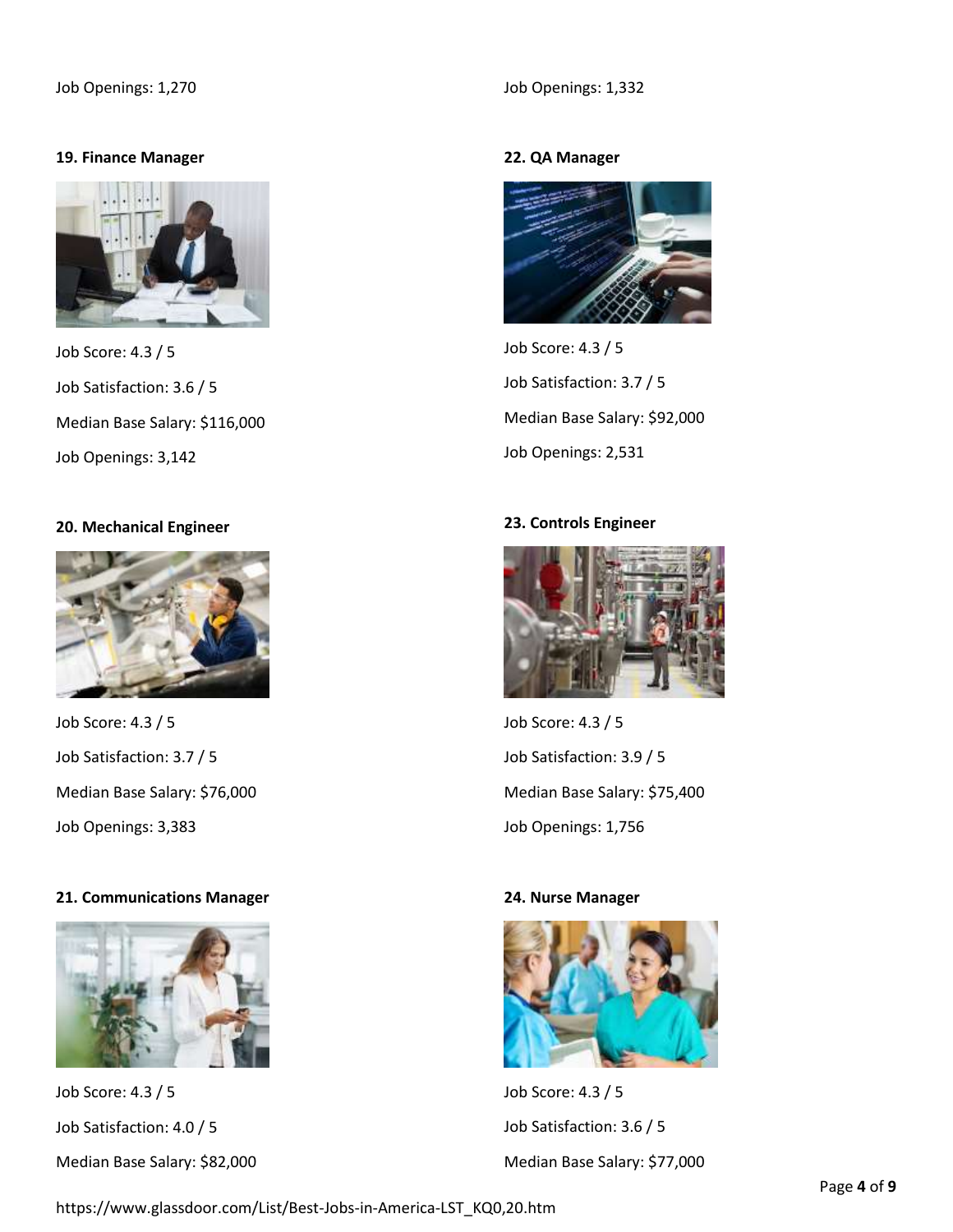# **25. Compliance Manager**



Job Score: 4.3 / 5 Job Satisfaction: 3.9 / 5 Median Base Salary[: \\$100,000](https://www.glassdoor.com/Salaries/compliance-manager-salary-SRCH_KO0,18.htm#ja) Job Openings: [1,104](https://www.glassdoor.com/Job/compliance-manager-jobs-SRCH_KO0,18.htm#ja)

#### **26. Mobile Developer**



Job Score: 4.3 / 5 Job Satisfaction: 3.7 / 5 Median Base Salary[: \\$85,000](https://www.glassdoor.com/Salaries/mobile-developer-salary-SRCH_KO0,16.htm#ja) Job Openings: [2,130](https://www.glassdoor.com/Job/mobile-developer-jobs-SRCH_KO0,16.htm#ja)

## **27. Systems Administrator**



Job Score: 4.2 / 5 Job Satisfaction: 3.7 / 5 Median Base Salary[: \\$68,000](https://www.glassdoor.com/Salaries/systems-administrator-salary-SRCH_KO0,21.htm#ja)

# **28. Executive Assistant**



Job Score: 4.2 / 5 Job Satisfaction: 3.8 / 5 Median Base Salary[: \\$56,000](https://www.glassdoor.com/Salaries/executive-assistant-salary-SRCH_KO0,19.htm#ja) Job Openings: [3,946](https://www.glassdoor.com/Job/executive-assistant-jobs-SRCH_KO0,19.htm#ja)

## **29. Technical Account Manager**



Job Score: 4.2 / 5 Job Satisfaction: 3.9 / 5 Median Base Salary[: \\$66,000](https://www.glassdoor.com/Salaries/technical-account-manager-salary-SRCH_KO0,25.htm#ja) Job Openings: [1,968](https://www.glassdoor.com/Job/technical-account-manager-jobs-SRCH_KO0,25.htm#ja)

#### **30. Hardware Engineer**



Job Score: 4.2 / 5 Job Satisfaction: 3.9 / 5 Median Base Salary[: \\$108,000](https://www.glassdoor.com/Salaries/hardware-engineer-salary-SRCH_KO0,17.htm#ja)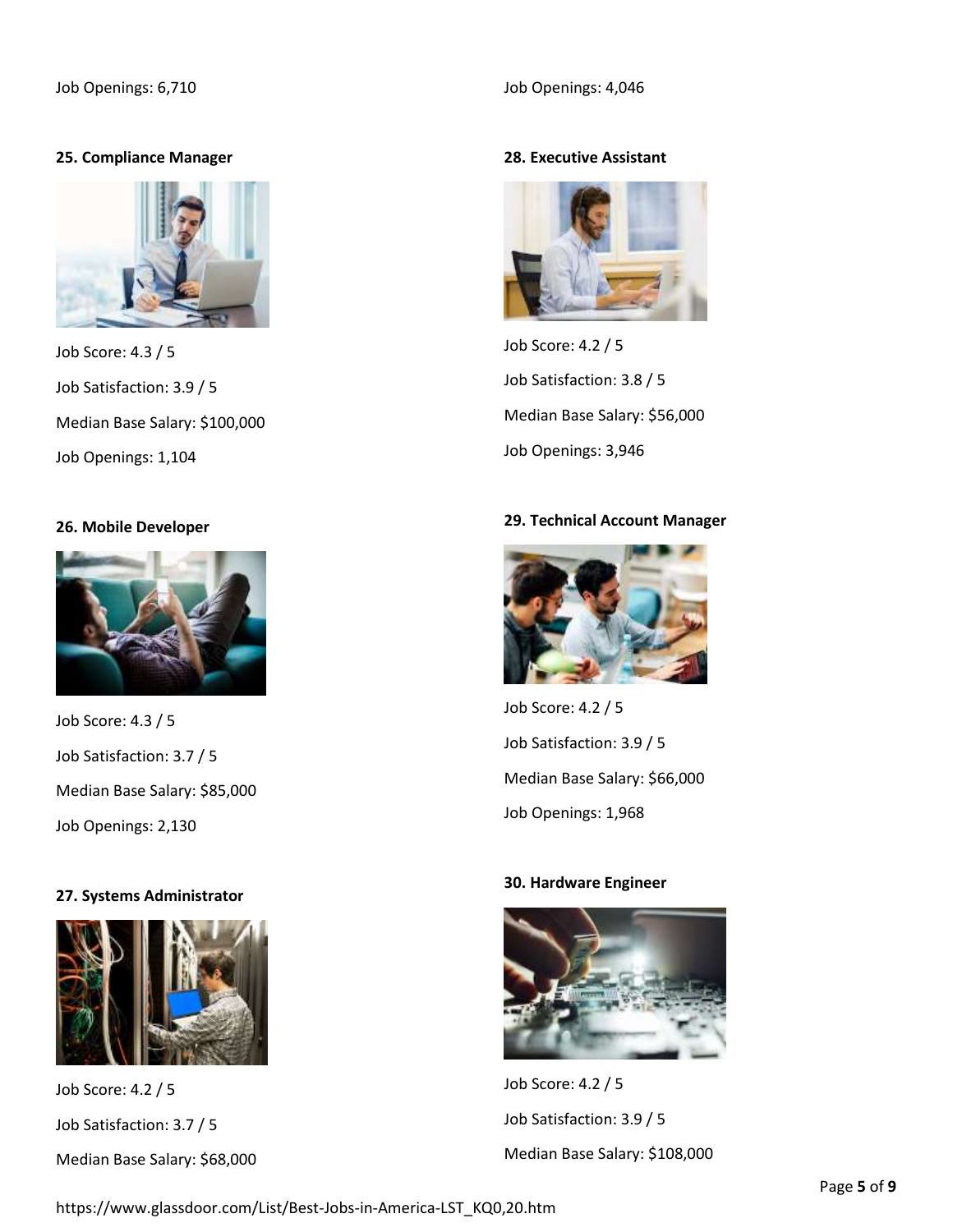# **31. Intelligence Analyst**



Job Score: 4.2 / 5 Job Satisfaction: 4.2 / 5 Median Base Salary[: \\$62,400](https://www.glassdoor.com/Salaries/intelligence-analyst-salary-SRCH_KO0,20.htm#ja) Job Openings: [1,605](https://www.glassdoor.com/Job/intelligence-analyst-jobs-SRCH_KO0,20.htm#ja)

## **32. Product Manager**



Job Score: 4.2 / 5 Job Satisfaction: 3.4 / 5 Median Base Salary[: \\$107,000](https://www.glassdoor.com/Salaries/product-manager-salary-SRCH_KO0,15.htm#ja) Job Openings: [5,536](https://www.glassdoor.com/Job/product-manager-jobs-SRCH_KO0,15.htm#ja)

## **33. Professor**



Job Score: 4.2 / 5 Job Satisfaction: 3.8 / 5 Median Base Salary[: \\$70,000](https://www.glassdoor.com/Salaries/professor-salary-SRCH_KO0,9.htm#ja)

## Job Openings: [1,955](https://www.glassdoor.com/Job/professor-jobs-SRCH_KO0,9.htm#ja)

# **34. Physician**



Job Score: 4.1 / 5 Job Satisfaction: 3.5 / 5 Median Base Salary[: \\$200,000](https://www.glassdoor.com/Salaries/physician-salary-SRCH_KO0,9.htm#ja) Job Openings: [2,610](https://www.glassdoor.com/Job/physician-jobs-SRCH_KO0,9.htm#ja)

#### **35. Compensation Analyst**



Job Score: 4.1 / 5 Job Satisfaction: 4.1 / 5 [\\$70,000](https://www.glassdoor.com/Salaries/compensation-analyst-salary-SRCH_KO0,20.htm#ja) Median Base Salary Job Openings: [1,219](https://www.glassdoor.com/Job/compensation-analyst-jobs-SRCH_KO0,20.htm#ja)

## **36. Civil Engineer**



Job Score: 4.1 / 5 Job Satisfaction: 3.8 / 5 Median Base Salary[: \\$65,200](https://www.glassdoor.com/Salaries/civil-engineer-salary-SRCH_KO0,14.htm#ja)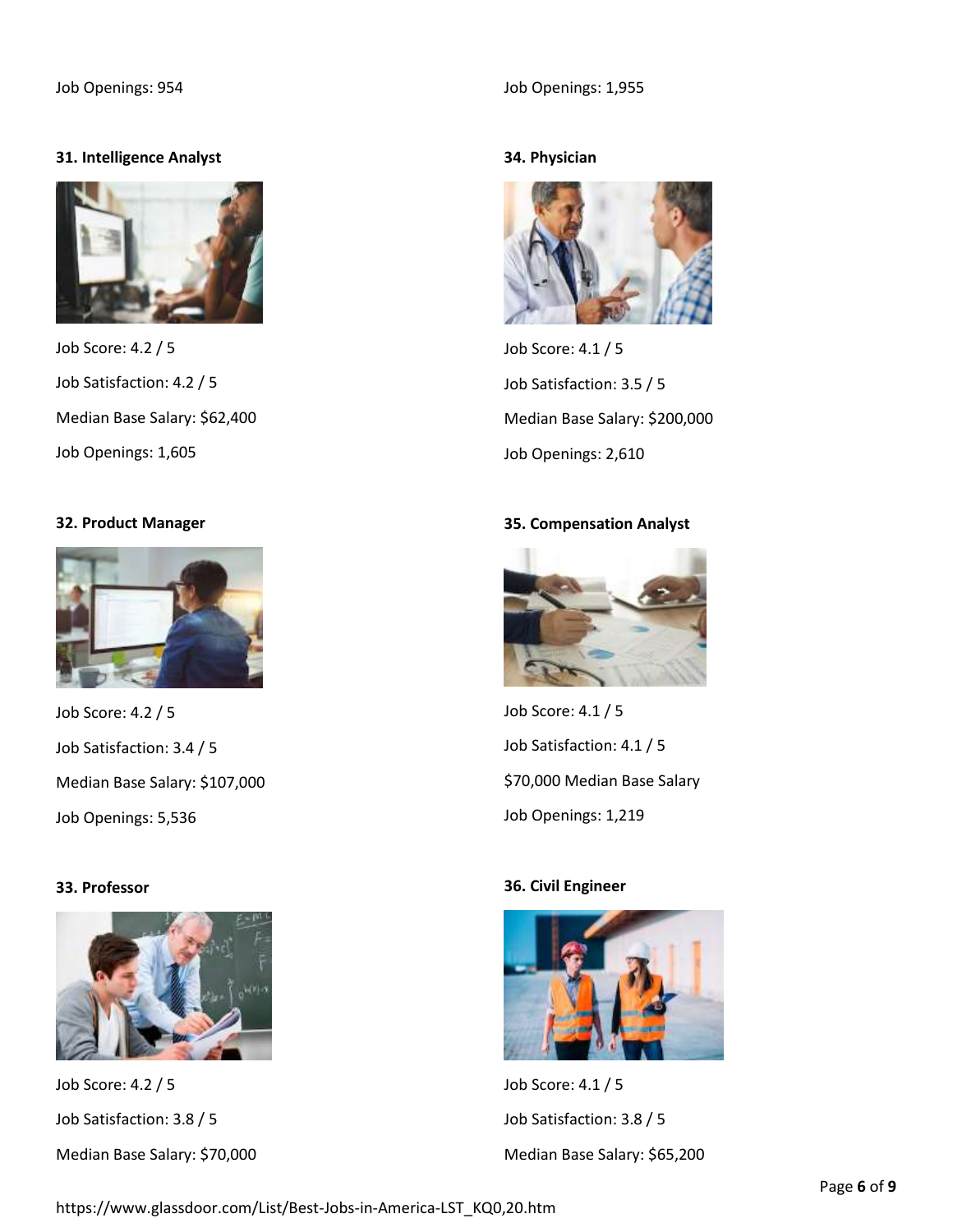## **37. Research Engineer**



Job Score: 4.1 / 5 Job Satisfaction: 3.8 / 5 Median Base Salary[: \\$92,850](https://www.glassdoor.com/Salaries/research-engineer-salary-SRCH_KO0,17.htm#ja) Job Openings: [1,006](https://www.glassdoor.com/Job/research-engineer-jobs-SRCH_KO0,17.htm#ja)

## **38. Accounting Manager**



Job Score: 4.1 / 5 Job Satisfaction: 3.5 / 5 Median Base Salary[: \\$82,000](https://www.glassdoor.com/Salaries/accounting-manager-salary-SRCH_KO0,18.htm#ja) Job Openings: [3,392](https://www.glassdoor.com/Job/accounting-manager-jobs-SRCH_KO0,18.htm#ja)

## **39. Information Security Engineer**



Job Score: 4.1 / 5 Job Satisfaction: 3.7 / 5

Median Base Salary[: \\$100,000](https://www.glassdoor.com/Salaries/information-security-engineer-salary-SRCH_KO0,29.htm#ja)

Job Openings: [1,247](https://www.glassdoor.com/Job/information-security-engineer-jobs-SRCH_KO0,29.htm#ja)

# **40. Manufacturing Engineer**



Job Score: 4.1 / 5 Satisfaction: 3.7 / 5 Job Median Base Salary[: \\$70,000](https://www.glassdoor.com/Salaries/manufacturing-engineer-salary-SRCH_KO0,22.htm#ja) Job Openings: [2,504](https://www.glassdoor.com/Job/manufacturing-engineer-jobs-SRCH_KO0,22.htm#ja)

## **41. Security Analyst**



Job Score: 4.1 / 5 Job Satisfaction: 3.7 / 5 Median Base Salary[: \\$70,000](https://www.glassdoor.com/Salaries/security-analyst-salary-SRCH_KO0,16.htm#ja) Job Openings: [2,464](https://www.glassdoor.com/Job/security-analyst-jobs-SRCH_KO0,16.htm#ja)

# **42. Business Operations Manager**



Job Score: 4.1 / 5 Job Satisfaction: 3.8 / 5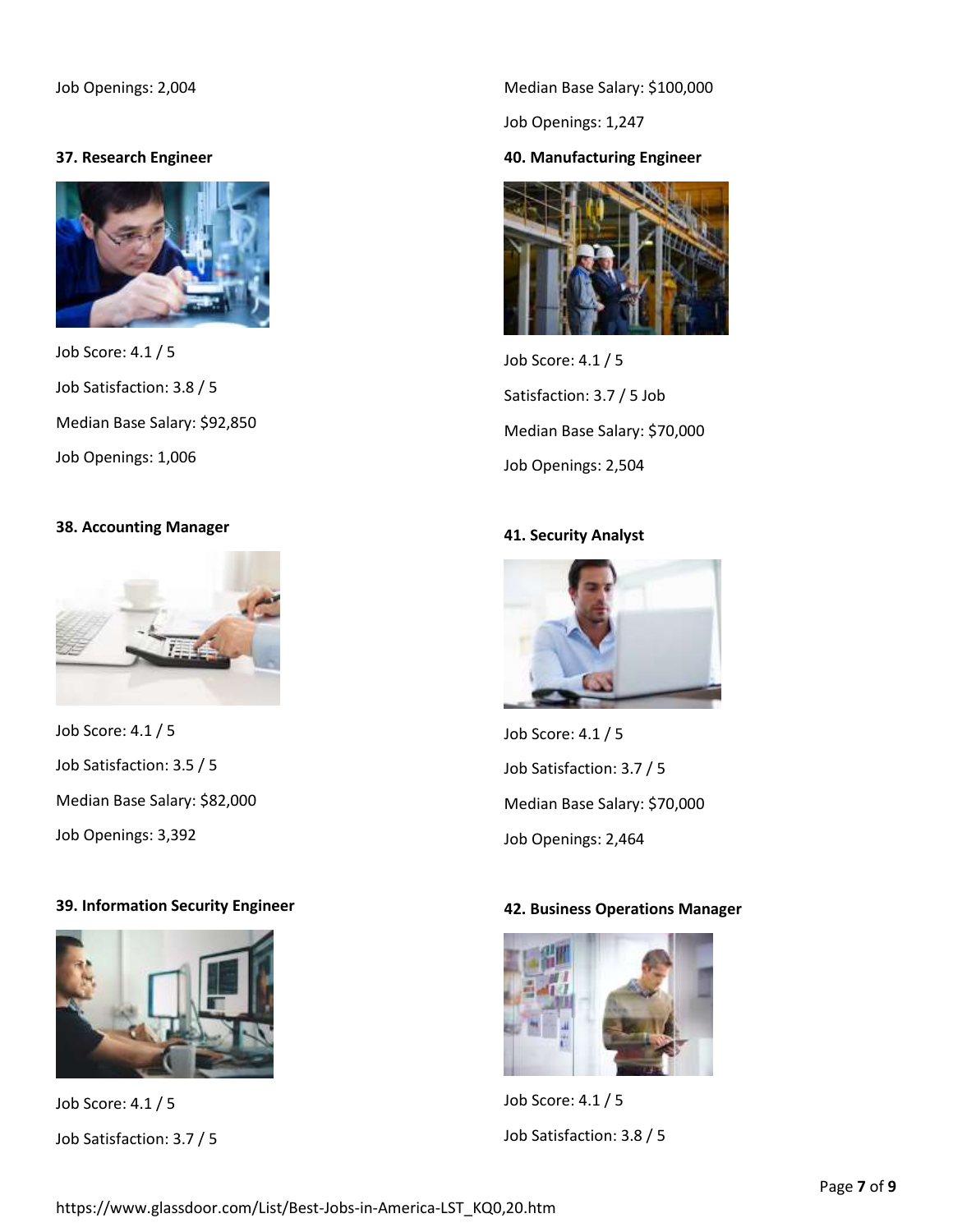Median Base Salary[: \\$93,000](https://www.glassdoor.com/Salaries/business-operations-manager-salary-SRCH_KO0,27.htm#ja)

Job Openings: [1,009](https://www.glassdoor.com/Job/business-operations-manager-jobs-SRCH_KO0,27.htm#ja)

## **43. UI Designer**



Job Score: 4.1 / 5 Job Satisfaction: 4.0 / 5 Median Base Salary[: \\$80,000](https://www.glassdoor.com/Salaries/ui-designer-salary-SRCH_KO0,11.htm#ja) Job Openings: [950](https://www.glassdoor.com/Job/ui-designer-jobs-SRCH_KO0,11.htm#ja)

# **44. Pharmacy Manager**



Job Score: 4.1 / 5 Job Satisfaction: 3.5 / 5 Median Base Salary[: \\$130,000](https://www.glassdoor.com/Salaries/pharmacy-manager-salary-SRCH_KO0,16.htm#ja) Job Openings: [2,652](https://www.glassdoor.com/Job/pharmacy-manager-jobs-SRCH_KO0,16.htm#ja)

# **45. Supplier Quality Engineer**



Job Score: 4.1 / 5

Job Satisfaction: 4.0 / 5 Median Base Salary[: \\$80,150](https://www.glassdoor.com/Salaries/supplier-quality-engineer-salary-SRCH_KO0,25.htm#ja)

Job Openings: [862](https://www.glassdoor.com/Job/supplier-quality-engineer-jobs-SRCH_KO0,25.htm#ja)

## **46. National Sales Manager**



Job Score: 4.0 / 5 Job Satisfaction: 3.8 / 5 Median Base Salary[: \\$90,000](https://www.glassdoor.com/Salaries/national-sales-manager-salary-SRCH_KO0,22.htm#ja) Job Openings: [937](https://www.glassdoor.com/Job/national-sales-manager-jobs-SRCH_KO0,22.htm#ja)

# **47. Business Intelligence Developer**



Job Score: 4.0 / 5 Job Satisfaction: 3.9 / 5 Median Base Salary[: \\$83,000](https://www.glassdoor.com/Salaries/business-intelligence-developer-salary-SRCH_KO0,31.htm#ja) Job Openings: [837](https://www.glassdoor.com/Job/business-intelligence-developer-jobs-SRCH_KO0,31.htm#ja)

## **48. Dental Hygienist**



Job Score: 4.0 / 5